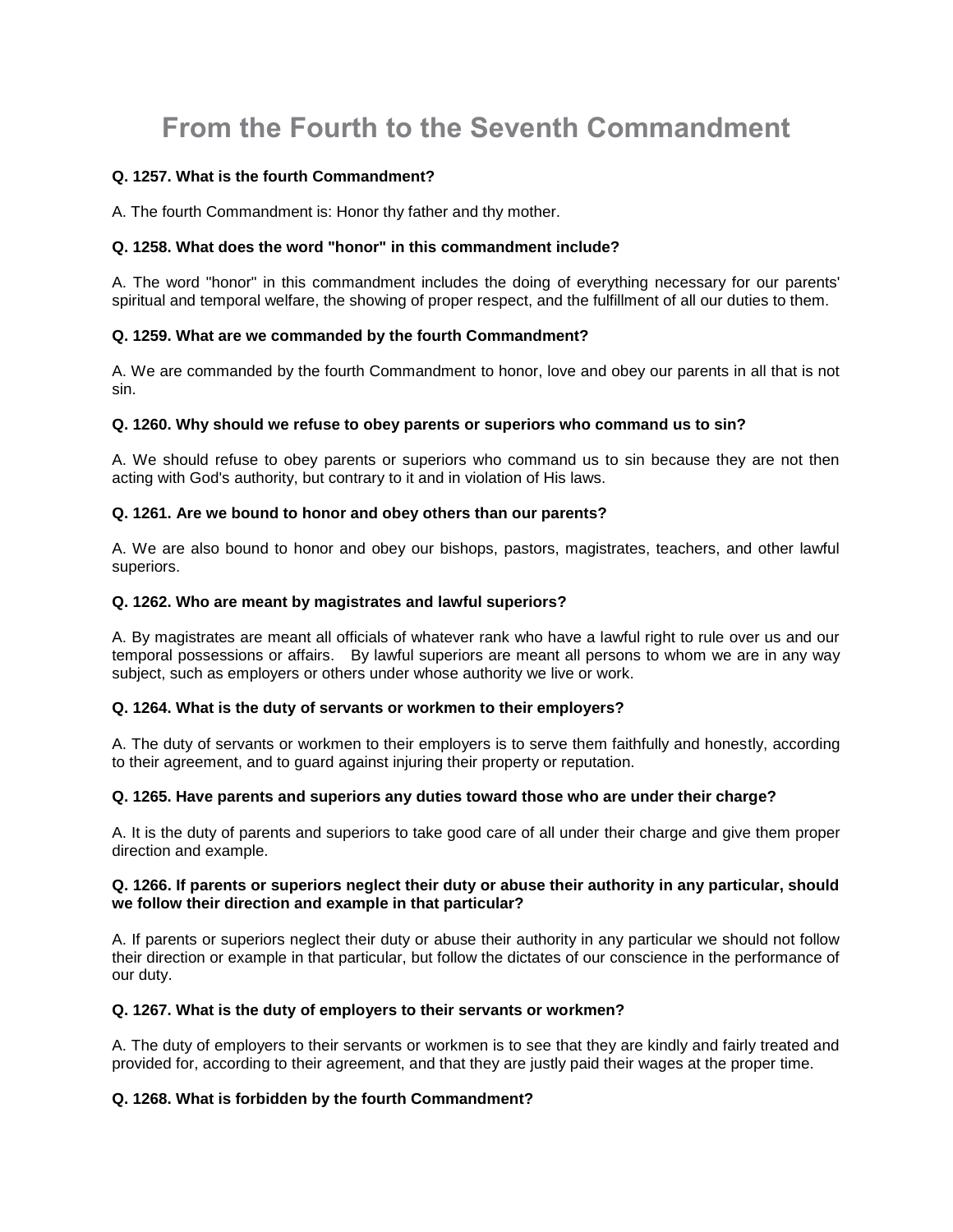A. The fourth Commandment forbids all disobedience, contempt, and stubbornness towards our parents or lawful superiors.

## **Q. 1269. What is meant by contempt and stubbornness?**

A. By contempt is meant willful disrespect for lawful authority, and by stubbornness is meant wilful determination not to yield to lawful authority.

## **Q. 1271. What killing does the Fifth Commandment forbid?**

A. This commandment forbids the killing only of human beings.

## **Q. 1272. How do we know that this commandment forbids the killing only of human beings?**

A. We know that this commandment forbids the killing only of human beings because, after giving this commandment, God commanded that animals be killed for sacrifice in the temple of Jerusalem, and God never contradicts Himself.

## **Q. 1273. What are we commanded by the fifth Commandment?**

A. We are commanded by the fifth Commandment to live in peace and union with our neighbor, to respect his rights, to seek his spiritual and bodily welfare, and to take proper care of our own life and health.

## **Q. 1274. What sin is it to destroy one's own life, or commit suicide, as this act is called?**

A. It is a mortal sin to destroy one's own life or commit suicide, as this act is called, and persons who willfully and knowingly commit such an act die in a state of mortal sin and are deprived of Christian burial. It is also wrong to expose one's self unnecessarily to the danger of death by rash or foolhardy feats of daring.

#### **Q. 1275. Is it ever lawful for any cause to deliberately and intentionally take away the life of an innocent person?**

A. It is never lawful for any cause to deliberately and intentionally take away the life of an innocent person. Such deeds are always murder, and can never be excused for any reason, however important or necessary.

## **Q. 1276. Under what circumstances may human life be lawfully taken?**

A. Human life may be lawfully taken:

- 1. In self-defense, when we are unjustly attacked and have no other means of saving our own lives;
- 2. In a just war, when the safety or rights of the nation require it;
- 3.By the lawful execution of a criminal, fairly tried and found guilty of a crime punishable by death when the preservation of law and order and the good of the community require such execution.

#### **Q. 1277. What is forbidden by the fifth Commandment?**

A. The fifth Commandment forbids all willful murder, fighting, anger, hatred, revenge, and bad example.

#### **Q. 1278. Can the fifth commandment be broken by giving scandal or bad example and by inducing others to sin?**